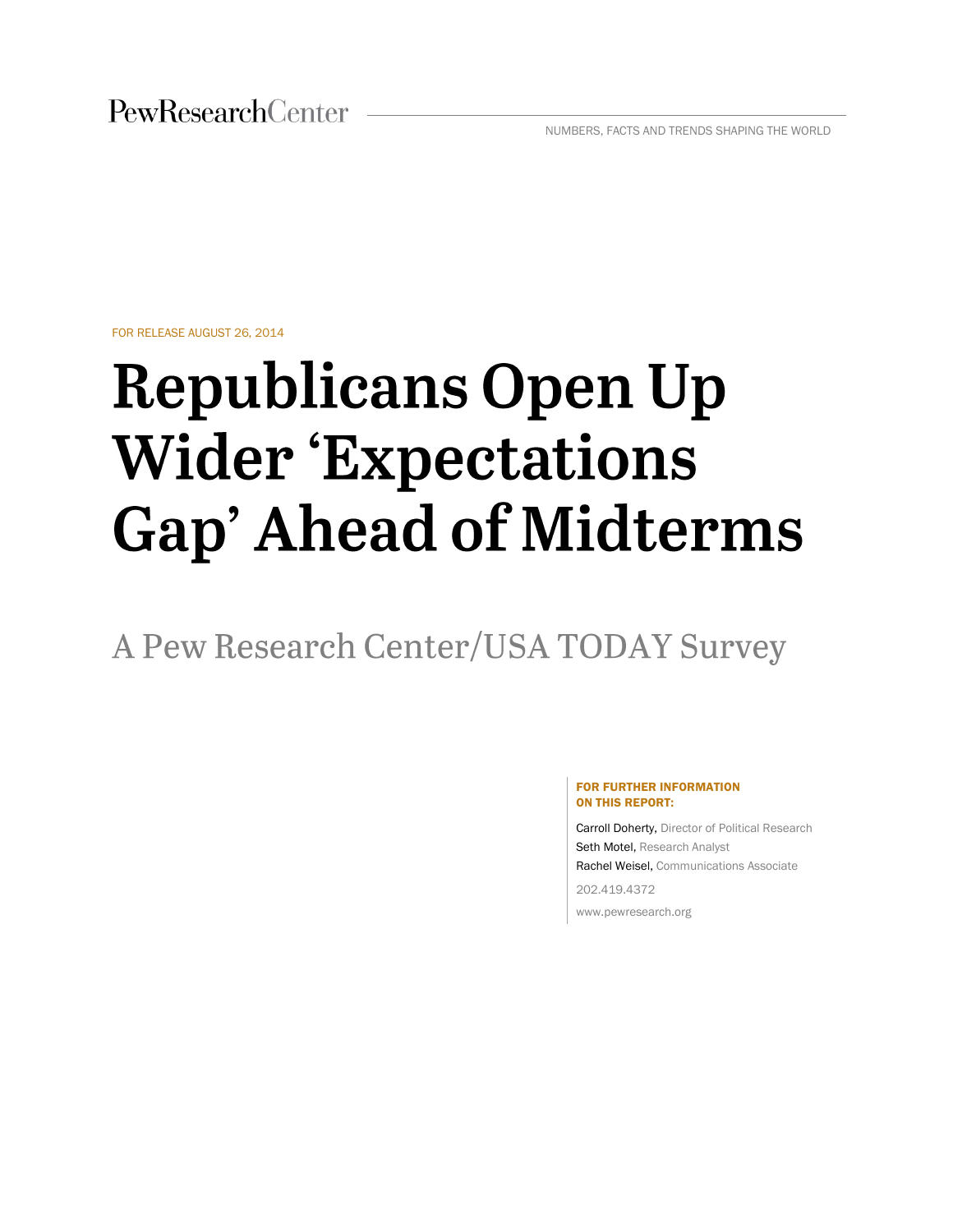# **Republicans Open Up Wider 'Expectations' Gap' Ahead of Midterms**

With just over two months before the midterm elections, Republican voters are widening the "expectations gap" with the Democrats. About six-in-ten (61%) Republican and GOP-leaning registered voters think their party will do better than in recent elections — roughly double the share of Democrats (32%) who feel similarly about their party's chances.

This gap has not reached the same levels of the GOP's margin before their large 2010 gains or the Democrats' expectations in their 2006 sweep of both houses of Congress. Last December, the expectations gap was narrower; 55% of Republicans and Republican-leaning registered voters said the party would do better than recent elections, compared with 43% of Democrats.

### Republicans More Optimistic that 2014 Will Be Better Election for Party

*% of registered voters saying their party will do BETTER than in recent elections*



A plurality of Democrats (48%) believe their party will do about the same as past elections while 14% think the outcome will be worse. Among Republicans, about one-third (32%) think the GOP will perform about the same and just 3% say the party will do worse than in recent elections.

A new national survey by the Pew Research Center and [USA TODAY,](http://onpolitics.usatoday.com/2014/08/26/congress-expectations-gap-republicans-pew/) conducted Aug. 20-24 among 1,501 adults (including 1,171 registered voters), finds that about half of voters (49%) have given "quite a lot" of thought to the upcoming elections. The amount of thought given to the elections at this point of the campaigns is in line with the attention given to past midterm elections.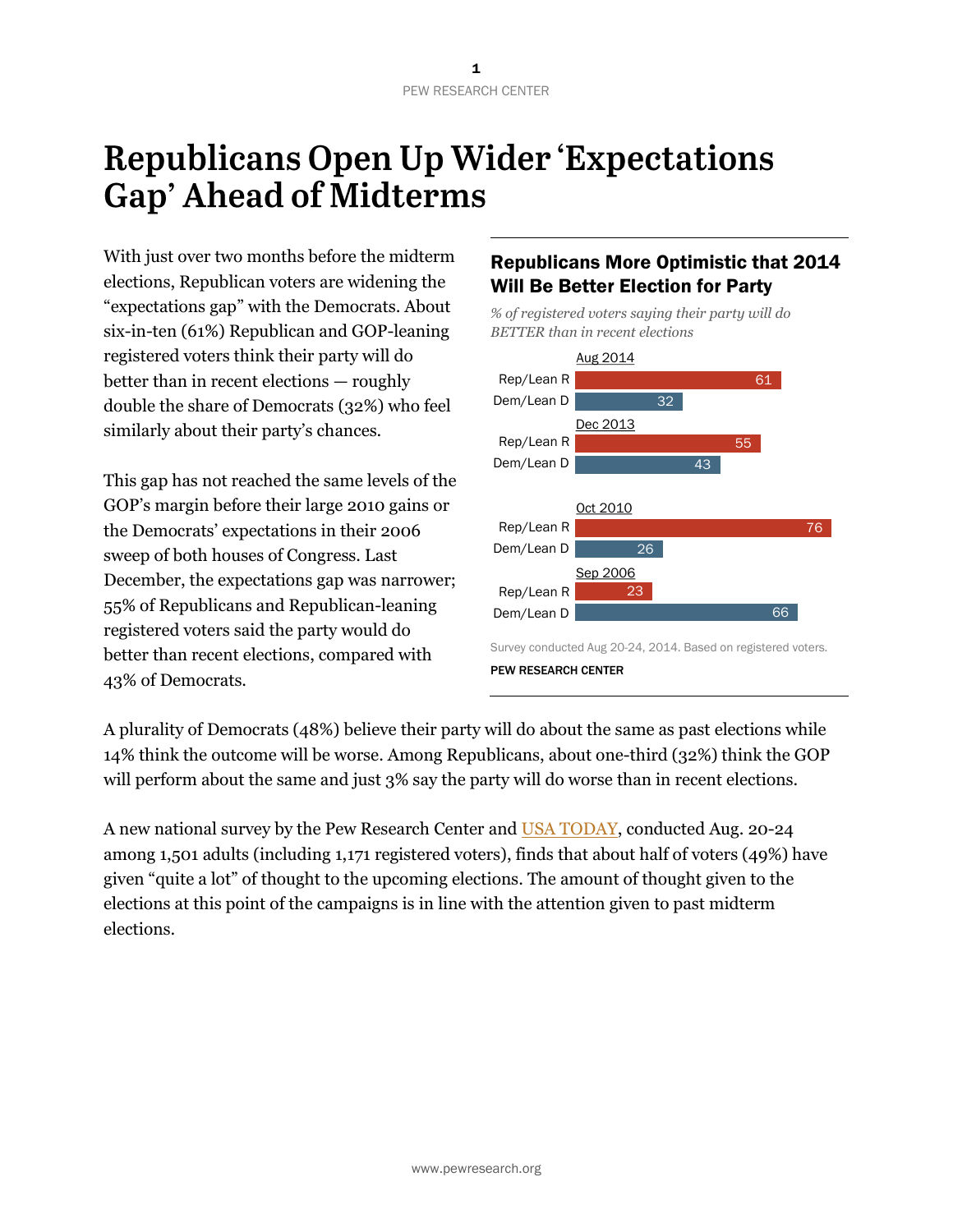The public's congressional vote preference remains fairly even. Among registered voters, 47% would vote for the Democratic candidate today or lean Democratic and 42% would vote or lean Republican (11% volunteer "other" or don't know). In surveys going back to last October, neither party has opened up a large lead in the generic ballot.

However, those who plan to vote Republican this fall have given more thought than Democratic voters to the midterm elections. Nearly six-in-ten (58%) Republican voters have given "quite a lot" of thought to the elections, compared with 44% of Democratic voters.

At about this point in th[e 2010 midterms](http://www.people-press.org/2010/08/10/republicans-faring-better-with-men-whites-independents-and-seniors/), overall voter preferences also were closely divided. About as many Republicans voters said they had given quite a lot of thought to the election as say that today (58% now, 59% then). But Democratic voters are now more likely to say they have given a lot of thought to the midterm than did so in early August 2010 (44% now, 34% then).

A Pew Research Center report [last month,](http://www.people-press.org/2014/07/24/gop-has-midterm-engagement-advantage/) which looked at other measures of voter engagement, also found that the GOP's engagement advantage, while substantial, was not as wide as it was at a comparable point four years earlier.

### Divided Midterm Voting Intentions

*In election for Congress, plan to vote for …*

|               | Rep<br>candidate | Dem<br>candidate | Other/<br>DK |
|---------------|------------------|------------------|--------------|
|               | %                | %                | %            |
| August 2014   | 42               | 47               | $11 = 100$   |
| July 2014     | 45               | 47               | $9 = 100$    |
| April 2014    | 47               | 43               | $9 = 100$    |
| February 2014 | 44               | 46               | $10 = 100$   |
| December 2013 | 44               | 48               | $8 = 100$    |
| October 2013  | 43               | 49               | $8 = 100$    |
|               |                  |                  |              |

Survey conducted Aug 20-24, 2014. Figures may not add to 100% because of rounding. Based on registered voters.

PEW RESEARCH CENTER/USA TODAY

### Republican Voters Have Given More Thought than Democrats to Midterms

*How much thought have you given to the coming November election (%)*



Survey conducted Aug 20-24, 2014. Based on registered voters planning to vote for the Republican or Democratic candidate. Volunteered responses of "Some," "None," "Don't know" not shown.

#### PEW RESEARCH CENTER/USA TODAY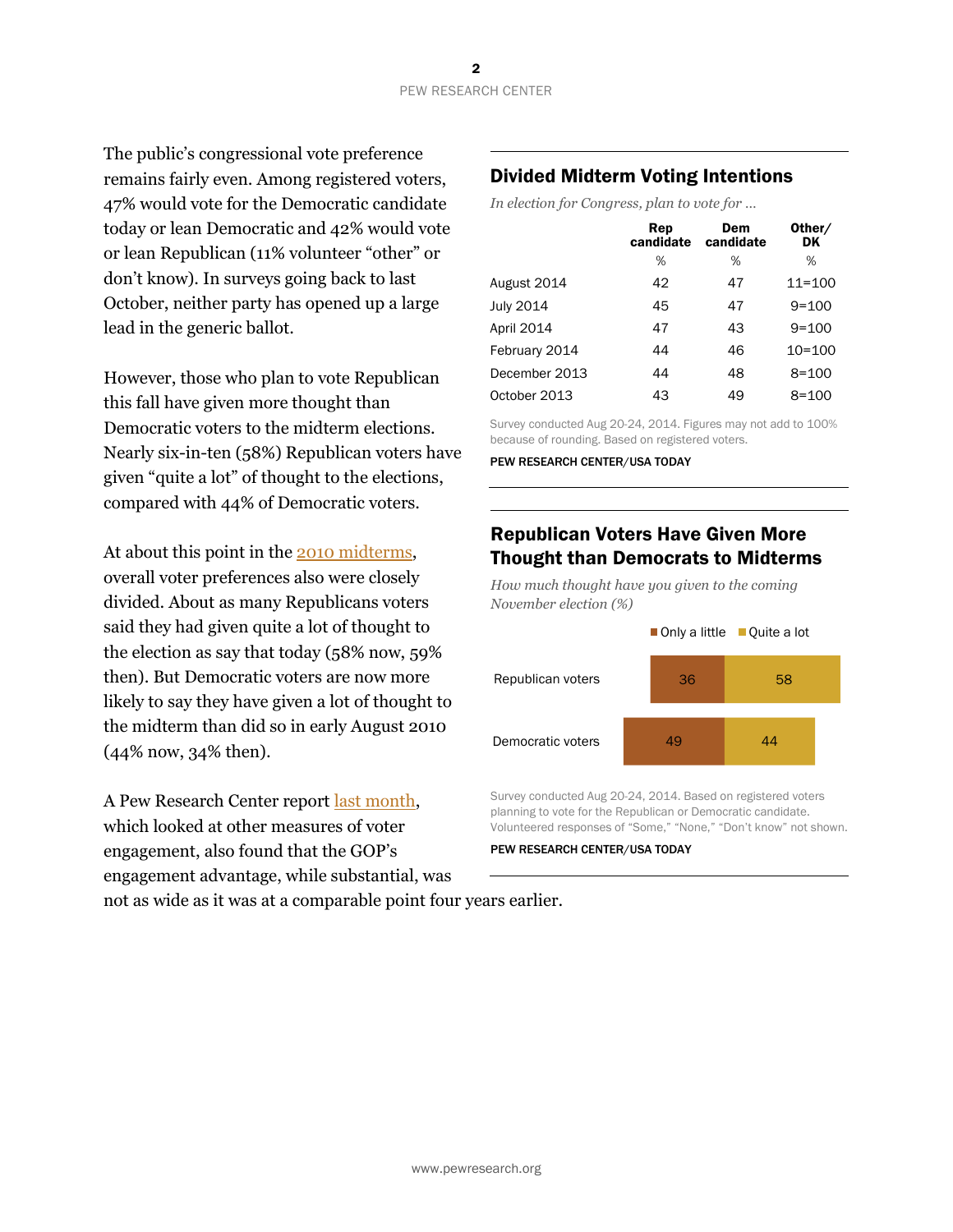## About the Survey

The analysis in this report is based on telephone interviews conducted August 20-24, 2014 among a national sample of 1,501 adults, 18 years of age or older, living in all 50 U.S. states and the District of Columbia (600 respondents were interviewed on a landline telephone, and 901 were interviewed on a cell phone, including 487 who had no landline telephone). The survey was conducted under the direction of Abt SRBI. A combination of landline and cell phone random digit dial samples were used; both samples were provided by Survey Sampling International. Interviews were conducted in English and Spanish. Respondents in the landline sample were selected by randomly asking for the youngest adult male or female who is now at home. Interviews in the cell sample were conducted with the person who answered the phone, if that person was an adult 18 years of age or older. For detailed information about our survey methodology, see http://peoplepress.org/methodology/

The combined landline and cell phone sample are weighted using an iterative technique that matches gender, age, education, race, Hispanic origin and nativity and region to parameters from the 2012 Census Bureau's American Community Survey and population density to parameters from the Decennial Census. The sample also is weighted to match current patterns of telephone status (landline only, cell phone only, or both landline and cell phone), based on extrapolations from the 2013 National Health Interview Survey. The weighting procedure also accounts for the fact that respondents with both landline and cell phones have a greater probability of being included in the combined sample and adjusts for household size among respondents with a landline phone. Sampling errors and statistical tests of significance take into account the effect of weighting.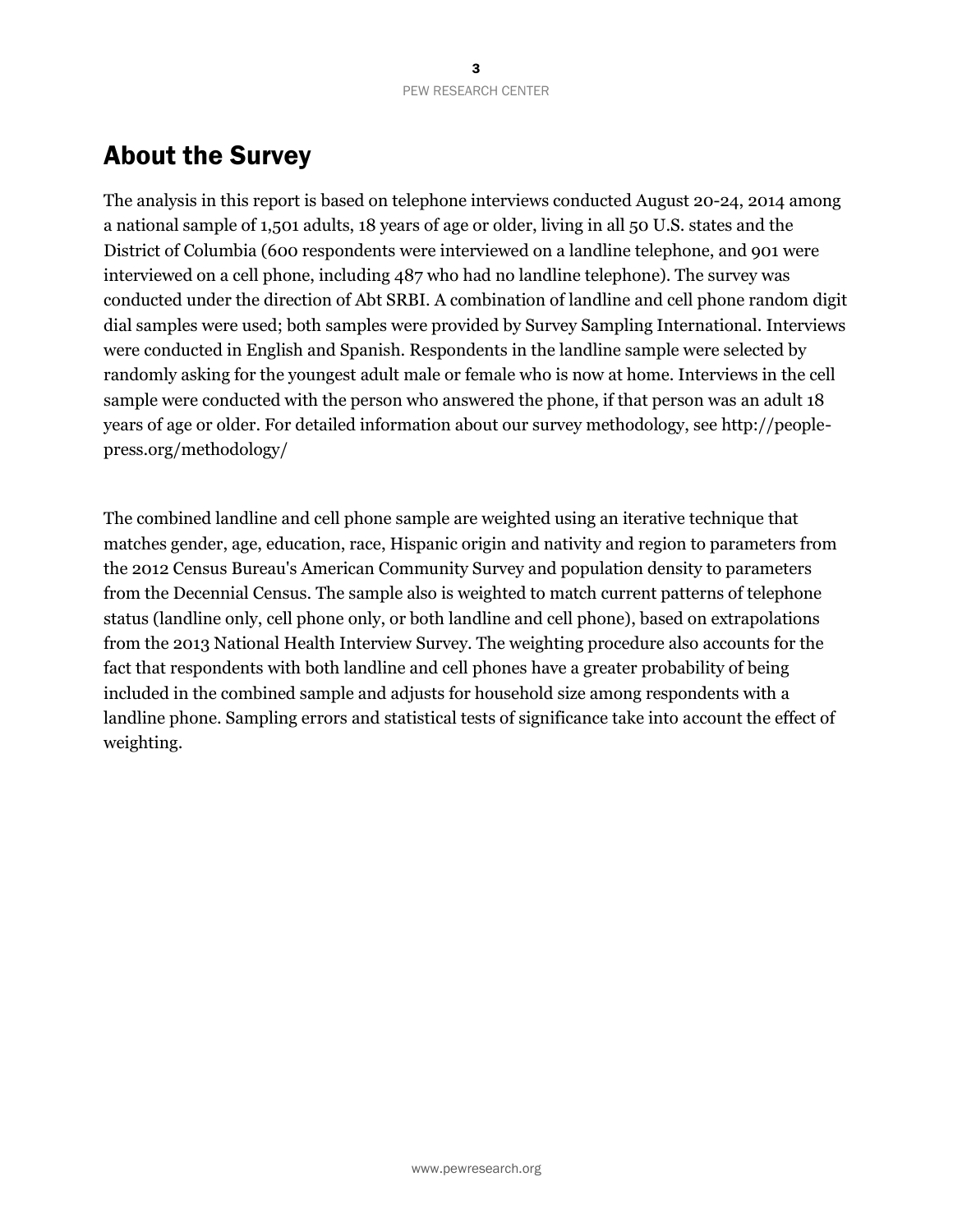| Group               | Unweighted<br>sample size | Plus or minus         |
|---------------------|---------------------------|-----------------------|
| Total sample        | 1.501                     | 2.9 percentage points |
| Republican          | 382                       | 5.8 percentage points |
| Democrat            | 473                       | 5.2 percentage points |
| Independent         | 534                       | 4.9 percentage points |
| Registered voters   | 1.171                     | 3.3 percentage points |
| Rep/Rep-leaning RVs | 494                       | 5.1 percentage points |
| Dem/Dem-leaning RVs | 572                       | 4.7 percentage points |

The following table shows the unweighted sample sizes and the error attributable to sampling that would be expected at the 95% level of confidence for different groups in the survey:

Sample sizes and sampling errors for other subgroups are available upon request.

In addition to sampling error, one should bear in mind that question wording and practical difficulties in conducting surveys can introduce error or bias into the findings of opinion polls.

© Pew Research Center, 2014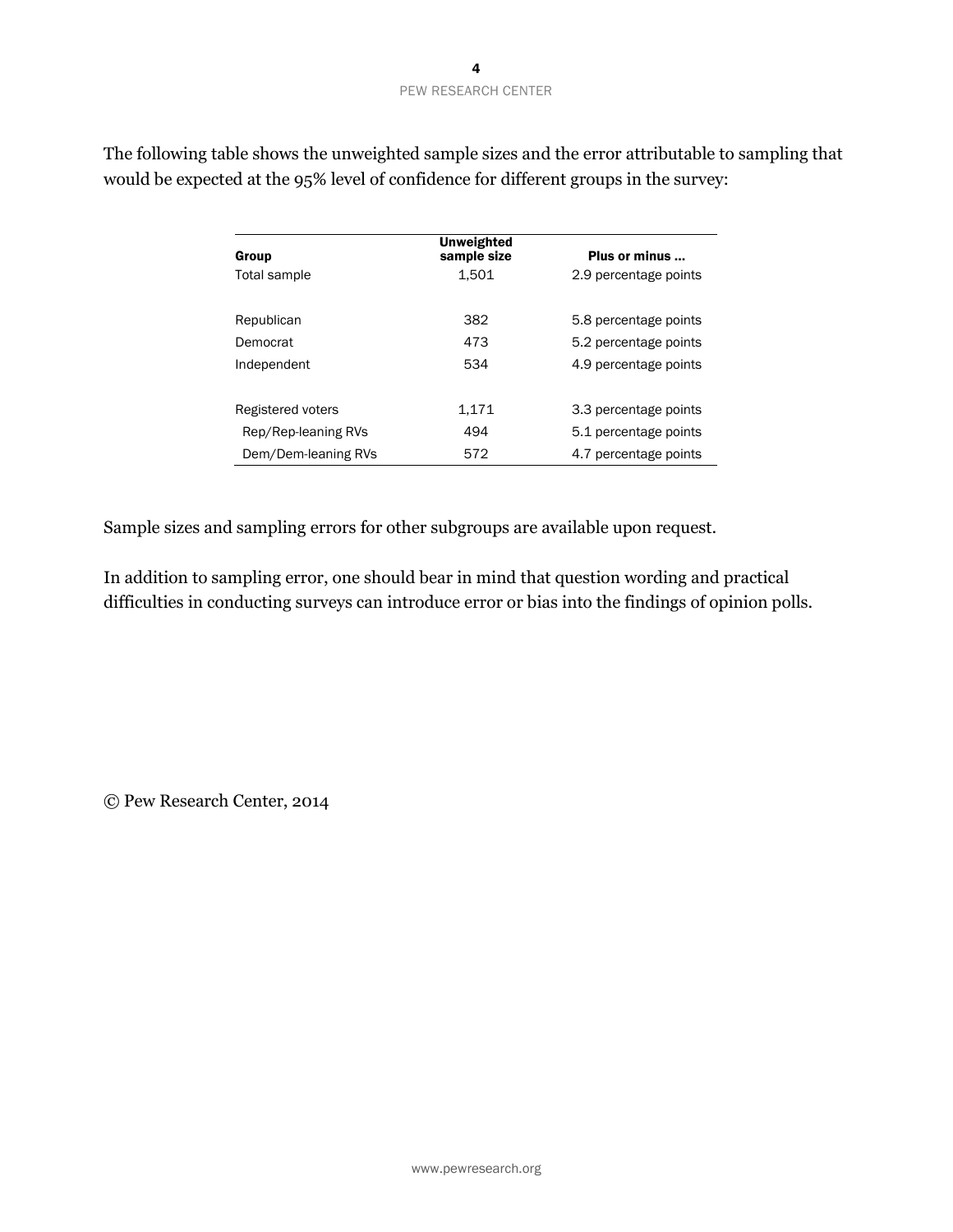#### **PEW RESEARCH CENTER FOR THE PEOPLE & THE PRESS/USA TODAY AUGUST 2014 POLITICAL SURVEY FINAL TOPLINE August 20-24, 2014 N=1,501**

#### **QUESTIONS 1-3, 13-14 HELD FOR FUTURE RELEASE NO QUESTIONS 4-12, 15-20**

#### **ASK ALL:**

The Congressional elections will be coming up later this year.<br>THOUGHT How much thought have you given to the cor How much thought have you given to the coming November election – quite a lot or only a little?

#### **BASED ON REGISTERED VOTERS [N=1,171]:**

|                      | Quite<br>a lot | (VOL.)<br>Some | Only a<br>little | (VOL.)<br><b>None</b> | (VOL.)<br>DK/Ref |
|----------------------|----------------|----------------|------------------|-----------------------|------------------|
| 2014 Election        |                |                |                  |                       |                  |
| Aug 20-24, 2014 (U)  | 49             | 3              | 44               | 3                     | 1                |
| 2012 Election        |                |                |                  |                       |                  |
| Oct 24-28, 2012      | 78             | 3              | 15               | 3                     | 1                |
| Oct 4-7, 2012        | 73             | 3              | 21               | $\overline{2}$        | $\mathbf{1}$     |
| Sep 12-16, 2012      | 70             | 4              | 23               | $\overline{2}$        | $\mathbf{1}$     |
| Jul 16-26, 2012      | 61             | 5              | 28               | 6                     | $\mathbf{1}$     |
| Jun 28-Jul 9, 2012   | 65             | 3              | 29               | 3                     | $\ast$           |
| Jun 7-17, 2012       | 67             | $\mathbf{1}$   | 30               | $\overline{2}$        | $\mathbf{1}$     |
| May 9-Jun 3, 2012    | 61             | $\overline{2}$ | 33               | 3                     | $\mathbf{1}$     |
| Apr 4-15, 2012       | 64             | $\overline{2}$ | 30               | 4                     | $\mathbf{1}$     |
| Mar 7-11, 2012       | 66             | 2              | 30               | 1                     | $\mathbf{1}$     |
| 2010 Election        |                |                |                  |                       |                  |
| Oct 13-18, 2010      | 55             | 4              | 34               | 5                     | 1                |
| Aug 25-Sep 6, 2010   | 50             | 5              | 42               | 3                     | $\mathbf{1}$     |
| Jul 21-Aug 5, 2010   | 44             | 5              | 44               | 6                     | $\mathbf{1}$     |
| 2008 Election        |                |                |                  |                       |                  |
| November, 2008       | 81             | 3              | 13               | 2                     | 1                |
| Late October, 2008   | 81             | 3              | 13               | $\overline{c}$        | 1                |
| Mid-October, 2008    | 81             | 3              | 13               | 3                     | $\ast$           |
| Early October, 2008  | 81             | $\overline{c}$ | 14               | $\overline{2}$        | $\mathbf{1}$     |
| Late September, 2008 | 80             | 3              | 14               | $\overline{2}$        | $\mathbf{1}$     |
| Mid-September, 2008  | 78             | 4              | 14               | 3                     | $\mathbf{1}$     |
| August, 2008         | 74             | 6              | 17               | $\overline{2}$        | $\mathbf{1}$     |
| July, 2008           | 74             | 2              | 20               | 3                     | $\mathbf{1}$     |
| June, 2008           | 72             | $\overline{2}$ | 23               | $\overline{2}$        | $\mathbf{1}$     |
| Late May, 2008       | 75             | 4              | 17               | 3                     | $\mathbf{1}$     |
| April, 2008          | 77             | $\overline{7}$ | 13               | $\overline{2}$        | $\mathbf{1}$     |
| March, 2008          | 78             | 3              | 15               | 3                     | $\mathbf{1}$     |
| Late February, 2008  | 74             | 3              | 19               | 2                     | 2                |
| 2006 Election        |                |                |                  |                       |                  |
| November, 2006       | 61             | 5              | 28               | 4                     | 1                |
| Late October, 2006   | 54             | 6              | 35               | 5                     | $\mathbf{1}$     |
| Early October, 2006  | 51             | 4              | 40               | 4                     | 2                |
| September, 2006      | 45             | 4              | 48               | 3                     | $\mathbf{1}$     |
| 2004 Election        |                |                |                  |                       |                  |
| November, 2004       | 82             | 3              | 12               | 2                     | 1                |
| Mid-October, 2004    | 76             | 5              | 15               | 3                     | $\mathbf{1}$     |
| Early October, 2004  | 74             | 4              | 19               | $\overline{c}$        | $\mathbf{1}$     |
| September, 2004      | 71             | 3              | 22               | 3                     | $\mathbf{1}$     |
| August, 2004         | 69             | $\frac{2}{2}$  | 26               | $\overline{c}$        | $\mathbf{1}$     |
| July, 2004           | 67             |                | 28               | $\overline{2}$        | $\mathbf{1}$     |
| June, 2004           | 58             | $\overline{3}$ | 36               | $\overline{2}$        | $\mathbf{1}$     |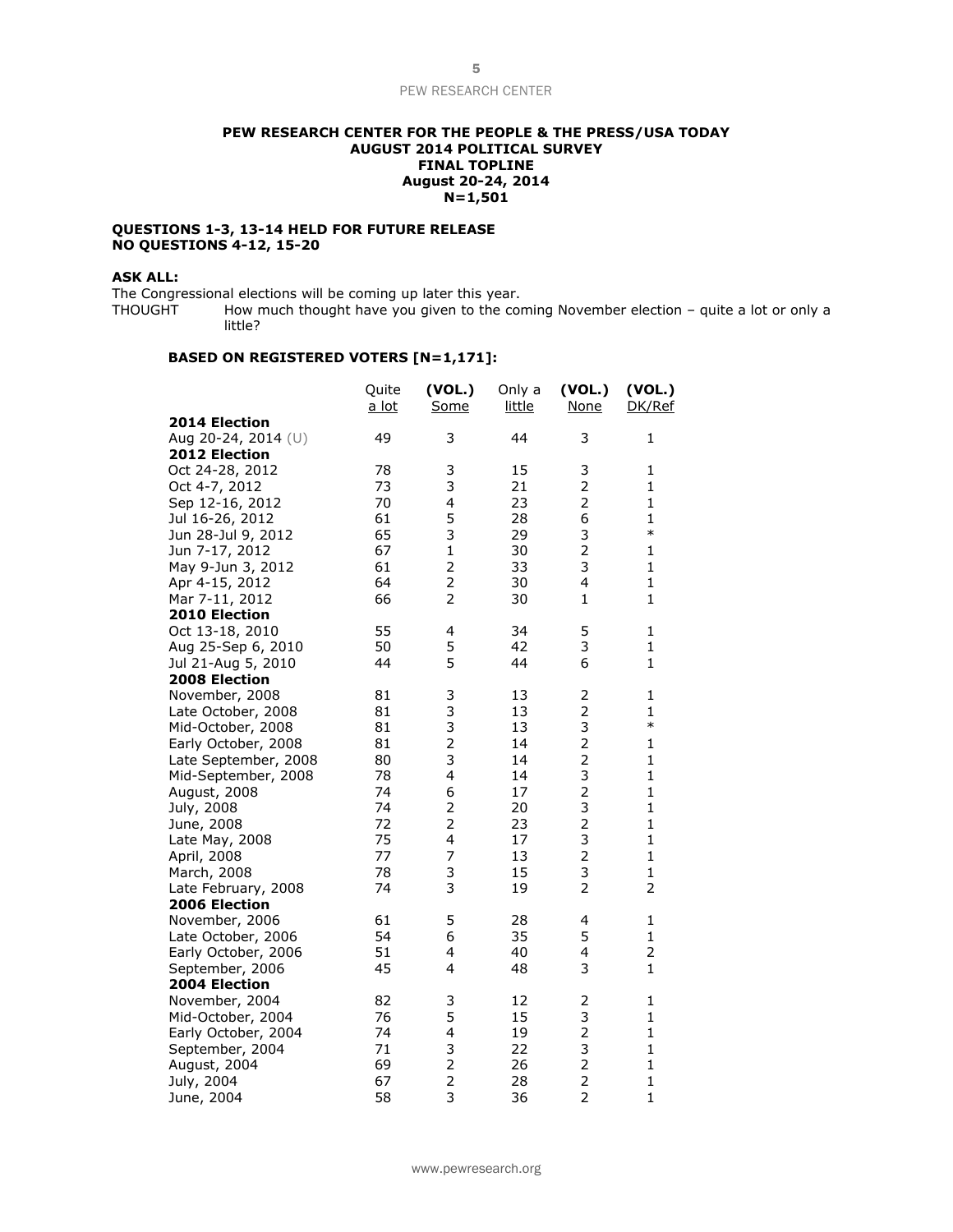#### **THOUGHT CONTINUED...**

|                                         | Quite        | (VOL.)      | Only a        | (VOL.)         | (VOL.)       |
|-----------------------------------------|--------------|-------------|---------------|----------------|--------------|
|                                         | <u>a lot</u> | Some        | <u>little</u> | <b>None</b>    | DK/Ref       |
| May, 2004                               | 59           | 6           | 30            | 4              | 1            |
| Late March, 2004                        | 60           | 4           | 31            | $\overline{4}$ | $\mathbf{1}$ |
| Mid-March, 2004                         | 65           | 2           | 31            | 2              | $\ast$       |
| 2002 Election                           |              |             |               |                |              |
| Early November, 2002                    | 52           | 6           | 35            | 6              | 1            |
| Early October, 2002                     | 45           | 6           | 45            | 4              | 1            |
| Early September, 2002                   | 36           | 5           | 54            | 4              | 1            |
| 2000 Election                           |              |             |               |                |              |
| November, 2000                          | 72           | 6           | 19            | 2              | 1            |
|                                         | 66           |             | 24            | 4              | $\ast$       |
| Late October, 2000                      |              | 6           |               |                |              |
| Mid-October, 2000                       | 67           | 9           | 19            | 4              | 1            |
| Early October, 2000                     | 60           | 8           | 27            | 4              | $\mathbf{1}$ |
| September, 2000                         | 59           | 8           | 29            | 3              | $\mathbf{1}$ |
| July, 2000                              | 46           | 6           | 45            | 3              | $\ast$       |
| June, 2000                              | 46           | 6           | 43            | 5              | $\ast$       |
| May, 2000                               | 48           | 4           | 42            | 5              | $\mathbf{1}$ |
| April, 2000                             | 45           | 7           | 41            | 7              | $\ast$       |
| 1998 Election                           |              |             |               |                |              |
| Late October, 1998                      | 49           | 11          | 35            | 4              | 1            |
| Early October, 1998                     | 42           | 8           | 43            | 6              | $\mathbf{1}$ |
| 1996 Election                           |              |             |               |                |              |
| November, 1996                          | 67           | 8           | 22            | 3              | $\ast$       |
| October, 1996                           | 65           | 7           | 26            | $\mathbf{1}$   | 1            |
| Late September, 1996                    | 61           | 7           | 29            | 2              | 1            |
| Early September, 1996                   | 56           | 3           | 36            | 4              | 1            |
| July, 1996                              | 55           | 3           | 41            | $\mathbf{1}$   | $\ast$       |
| June, 1996                              | 50           | 5           | 41            | 3              | 1            |
| 1994 Election                           |              |             |               |                |              |
| November, 1994                          | 56           | 7           | 32            | 4              | 1            |
| Late October, 1994                      | 45           | 7           | 45            | 2              | $\mathbf{1}$ |
| Early October, 1994                     | 44           | 2           | 50            | 3              | $\mathbf{1}$ |
| 1992 Election                           |              |             |               |                |              |
| Early October, 1992                     | 77           | 5           | 16            | 1              | 1            |
| September, 1992                         | 69           | 3           | 26            | $\mathbf{1}$   | 1            |
| August, 1992                            | 72           | 4           | 23            | $\mathbf{1}$   | $\ast$       |
|                                         | 63           | 6           | 29            | $\mathbf{1}$   | 1            |
| June, 1992                              |              |             |               |                |              |
|                                         |              |             |               |                |              |
|                                         |              |             |               | (VOL.)         |              |
|                                         | Quite        | (VOL.)      | Only a        | None/          |              |
|                                         | <u>a lot</u> | <u>Some</u> | <u>little</u> | DK/Ref         |              |
| 1990 Election                           |              |             |               |                |              |
| Gallup: October, 1990 (GP) <sup>1</sup> | 43           | 7           | 46            | 4              |              |
| 1988 Election                           |              |             |               |                |              |
| Gallup: November, 1988                  | 73           | 8           | 17            | 2              |              |
| Gallup: October, 1988                   | 69           | 9           | 20            | 2              |              |
| Gallup: September, 1988                 | 57           | 18          | 23            | 2              |              |
| Gallup: August, 1988                    | 61           | 10          | 27            | 2              |              |
| 1982 Election                           |              |             |               |                |              |
| Gallup: October, 1982 (GP)              | 29           | 22          | 37            | 12             |              |
| 1978 Election                           |              |             |               |                |              |
| Gallup: October, 1978 (GP)              | 23           | 22          | 39            | 17             |              |
| Gallup: September, 1978 (GP) 21         |              | 18          | 44            | 18             |              |
|                                         |              |             |               |                |              |

 $\bar{1}$ Gallup trends for 1990, 1982 and 1978 are based on general public.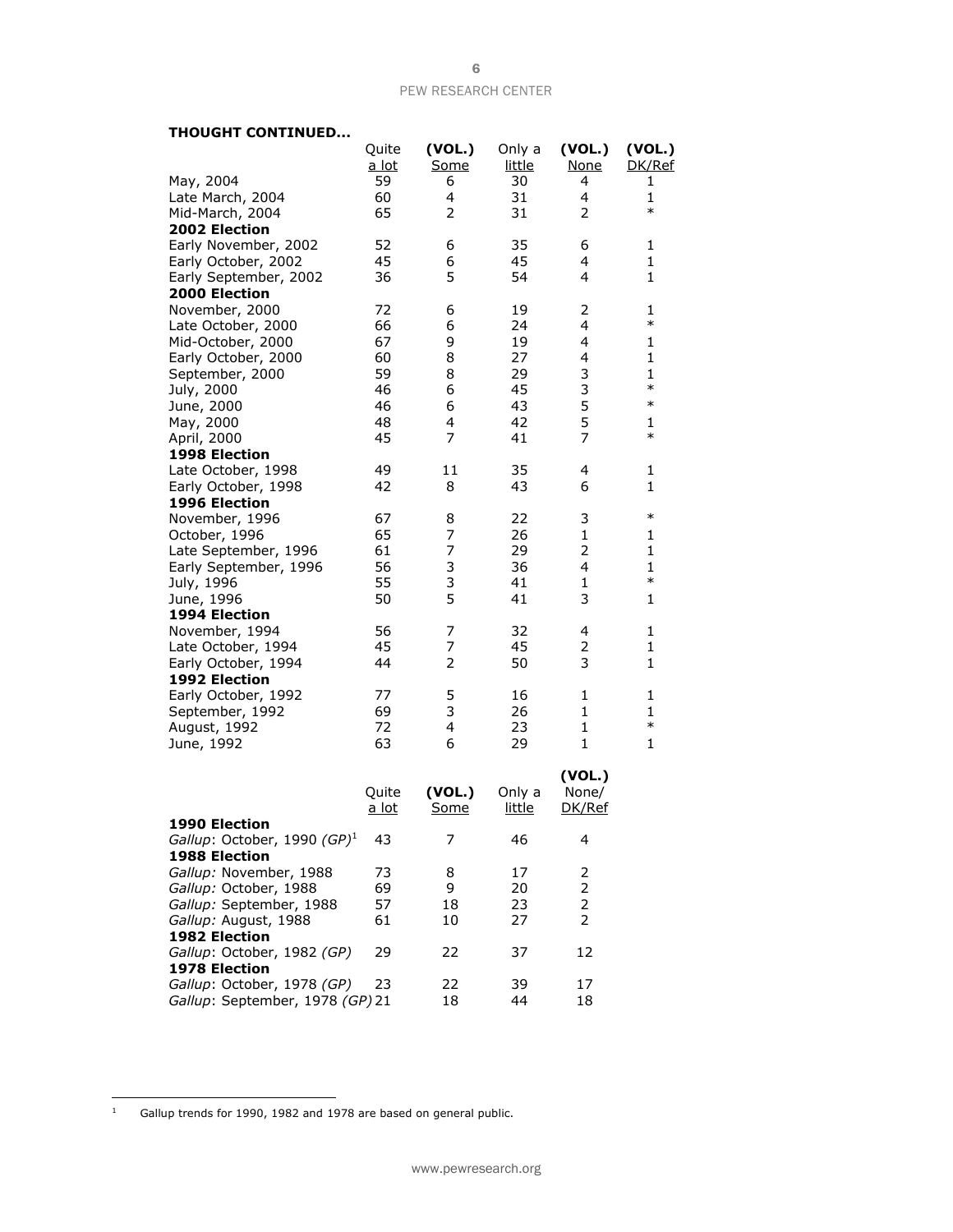#### **ASK ALL:**

Q.21 If the elections for U.S. Congress were being held TODAY, would you vote for **[RANDOMIZE:** "the Republican Party's candidate" OR "the Democratic Party's candidate"**]** for Congress in your district?

#### **ASK IF 'OTHER' 'DON'T KNOW/REFUSED' (Q.21=3,9):**

Q.22 As of TODAY, do you LEAN more to the **[READ IN SAME ORDER AS Q.21; IF NECESSARY:** "for U.S. Congress in your district"**]**?

#### **BASED ON REGISTERED VOTERS [N=1,171]:**

|                                       | Rep/<br><u>Lean Rep</u> | Dem/<br>Lean Dem | (VOL.)<br>Other/<br>DK/Ref |
|---------------------------------------|-------------------------|------------------|----------------------------|
| <b>2014 Election</b>                  |                         |                  |                            |
| Aug 20-24, 2014 (U)                   | 42                      | 47               | 11                         |
| Jul 8-14, 2014                        | 45                      | 47               | 9                          |
| Apr 23-27, 2014 (U)                   | 47                      | 43               | 9                          |
| Feb 12-26, 2014                       | 44                      | 46               | 10                         |
| Dec 3-8, 2013 (U)                     | 44                      | 48               | 8                          |
| Oct 9-13, 2013                        | 43                      | 49               | 8                          |
| 2012 Election                         |                         |                  |                            |
| Jun 7-17, 2012                        | 43                      | 47               | 10                         |
| Aug 17-21, 2011                       | 44                      | 48               | 8                          |
| 2010 Election                         |                         |                  |                            |
| Oct 27-30, 2010                       | 43                      | 44               | 12                         |
| Oct 13-18, 2010                       | 46                      | 42               | 12                         |
| Aug 25-Sep 6, 2010                    | 44                      | 47               | 9                          |
| Jul 21-Aug 5, 2010                    | 44                      | 45               | 11                         |
| Jun 16-20, 2010                       | 45                      | 45               | 10                         |
| Mar 11-21, 2010                       | 44                      | 44               | 12                         |
| Feb 3-9, 2010                         | 42                      | 45               | 13                         |
| Jan 6-10, 2010                        | 44                      | 46               | 10                         |
| Oct 28-Nov 8, 2009                    | 42                      | 47               | 11                         |
| Aug 20-27, 2009                       | 44                      | 45               | 10                         |
| 2008 Election                         |                         |                  |                            |
| June, 2008                            | 37                      | 52               | 11                         |
| 2006 Election                         |                         |                  |                            |
| November, 2006                        | 40                      | 48               | 12                         |
| Late October, 2006                    | 38                      | 49               | 13                         |
| Early October, 2006                   | 38                      | 51               | 11                         |
| September, 2006                       | 39                      | 50               | 11                         |
| August, 2006                          | 41                      | 50               | 9                          |
| June, 2006                            | 39                      | 51               | 10                         |
| April, 2006                           | 41                      | 51               | 8                          |
| February, 2006                        | 41                      | 50               | 9                          |
| Mid-September, 2005                   | 40                      | 52               | 8                          |
| 2004 Election                         |                         |                  |                            |
| June, 2004                            | 41                      | 48               | 11                         |
| 2002 Election                         |                         |                  |                            |
| Early November, 2002                  | 42                      | 46               | 12                         |
| Early October, 2002                   | 44                      | 46               | 10                         |
| Early September, 2002                 | 44                      | 46               | 10                         |
| June, 2002                            | 44                      | 46               | 10                         |
| February, 2002                        | 46                      | 45               | 9                          |
| Early November, 2001<br>2000 Election | 44                      | 44               | 12                         |
| Early November, 2000                  | 42                      | 48               | 10                         |
| Early October, 2000                   | 43                      | 47               | 10                         |
| July, 2000                            | 43                      | 47               | 10                         |
| February, 2000                        | 44                      | 47               | 9                          |
| October, 1999                         | 43                      | 49               | 8                          |
| June, 1999                            | 40                      | 50               | 10                         |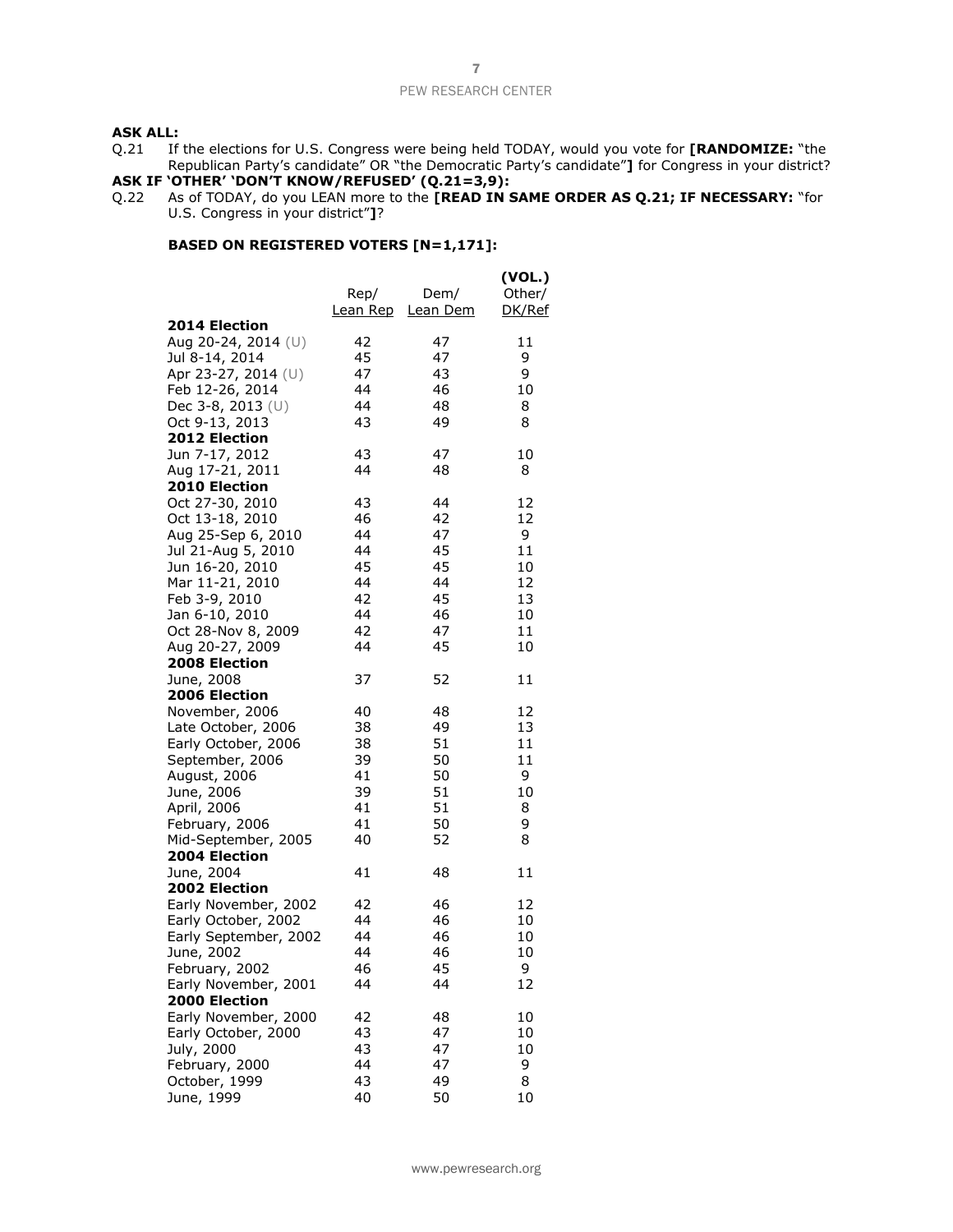#### **Q.21/22 CONTINUED…**

| עינוועט זייט פון      |                  |                  |                            |
|-----------------------|------------------|------------------|----------------------------|
|                       | Rep/<br>Lean Rep | Dem/<br>Lean Dem | (VOL.)<br>Other/<br>DK/Ref |
| <b>1998 Election</b>  |                  |                  |                            |
| Late October, 1998    | 40               | 47               | 13                         |
| Early October, 1998   | 43               | 44               | 13                         |
| Early September, 1998 | 45               | 46               | 9                          |
| Late August, 1998     | 44               | 45               | 11                         |
| Early August, 1998    | 42               | 49               | 9                          |
| June, 1998            | 44               | 46               | 10                         |
| March, 1998           | 40               | 52               | 8                          |
| February, 1998        | 41               | 50               | 9                          |
| January, 1998         | 41               | 51               | 8                          |
| August, 1997          | 45               | 48               | 7                          |
| 1996 Election         |                  |                  |                            |
| November, 1996        | 41               | 48               | 11                         |
| October, 1996         | 42               | 49               | 9                          |
| Late September, 1996  | 43               | 49               | 8                          |
| Early September, 1996 | 43               | 51               | 6                          |
| July, 1996            | 46               | 47               | 7                          |
| June, 1996            | 44               | 50               | 6                          |
| March, 1996           | 44               | 49               | $\overline{7}$             |
| January, 1996         | 46               | 47               | $\overline{7}$             |
| October, 1995         | 48               | 48               | 4                          |
| August, 1995          | 50               | 43               | $\overline{7}$             |
| 1994 Election         |                  |                  |                            |
| November, 1994        | 45               | 43               | 12                         |
| Late October, 1994    | 47               | 44               | 9                          |
| Early October, 1994   | 52               | 40               | 8                          |
| September, 1994       | 48               | 46               | 6                          |
| July, 1994            | 45               | 47               | 8                          |

#### **NO QUESTIONS 23, 26-29, 37, 39, 41-48, 51, 53, 55-59, 61, 64-65, 67-68, 71-76, 78-84, 87-89 QUESTIONS 24-25, 85-86 PREVIOUSLY RELEASED QUESTIONS 30-36, 38, 40, 49-50, 52, 54, 60, 62-63, 66, 69-70, 77 HELD FOR FUTURE RELEASE**

#### **ASK ALL:**

PARTY In politics TODAY, do you consider yourself a Republican, Democrat, or independent? **ASK IF INDEP/NO PREF/OTHER/DK/REF (PARTY=3,4,5,9):**

PARTYLN As of today do you lean more to the Republican Party or more to the Democratic Party?

|                      |            |          |                        | (VOL.)<br>No   | (VOL.)<br>Other | (VOL.) | Lean       | Lean       |
|----------------------|------------|----------|------------------------|----------------|-----------------|--------|------------|------------|
|                      | Republican | Democrat | Independent preference |                | party           | DK/Ref | <b>Rep</b> | <u>Dem</u> |
| Aug 20-24, 2014      | 24         | 31       | 37                     | 4              |                 | 4      | 15         | 16         |
| Jul 8-14, 2014       | 25         | 34       | 37                     | 2              | T               | 1      | 16         | 15         |
| Apr 23-27, 2014      | 24         | 30       | 41                     | $\overline{2}$ |                 | 2      | 18         | 17         |
| Jan 23-Mar 16, 2014  | 22         | 31       | 41                     | 3              |                 | 2      | 17         | 17         |
| Feb 14-23, 2014      | 22         | 32       | 39                     | 4              |                 | 2      | 14         | 17         |
| Jan 15-19, 2014      | 21         | 31       | 41                     | 3              |                 | 2      | 18         | 16         |
| Dec 3-8, 2013        | 24         | 34       | 37                     | 3              | $\ast$          | 2      | 17         | 15         |
| Oct 30-Nov 6, 2013   | 24         | 32       | 38                     | 4              | $\ast$          | 2      | 16         | 14         |
| Oct 9-13, 2013       | 25         | 32       | 37                     | 3              |                 | 3      | 16         | 18         |
| Sep 4-8, 2013        | 26         | 32       | 38                     | 3              |                 |        | 17         | 15         |
| Jul 17-21, 2013      | 19         | 29       | 46                     | 3              | $\ast$          | 2      | 19         | 18         |
| <b>Yearly Totals</b> |            |          |                        |                |                 |        |            |            |
| 2013                 | 23.9       | 32.1     | 38.3                   | 2.9            | .5              | 2.2    | 16.0       | 16.0       |
| 2012                 | 24.7       | 32.6     | 36.4                   | 3.1            | .5              | 2.7    | 14.4       | 16.1       |
| 2011                 | 24.3       | 32.3     | 37.4                   | 3.1            | $\cdot$         | 2.5    | 15.7       | 15.6       |
| 2010                 | 25.2       | 32.7     | 35.2                   | 3.6            | $\cdot$         | 2.8    | 14.5       | 14.1       |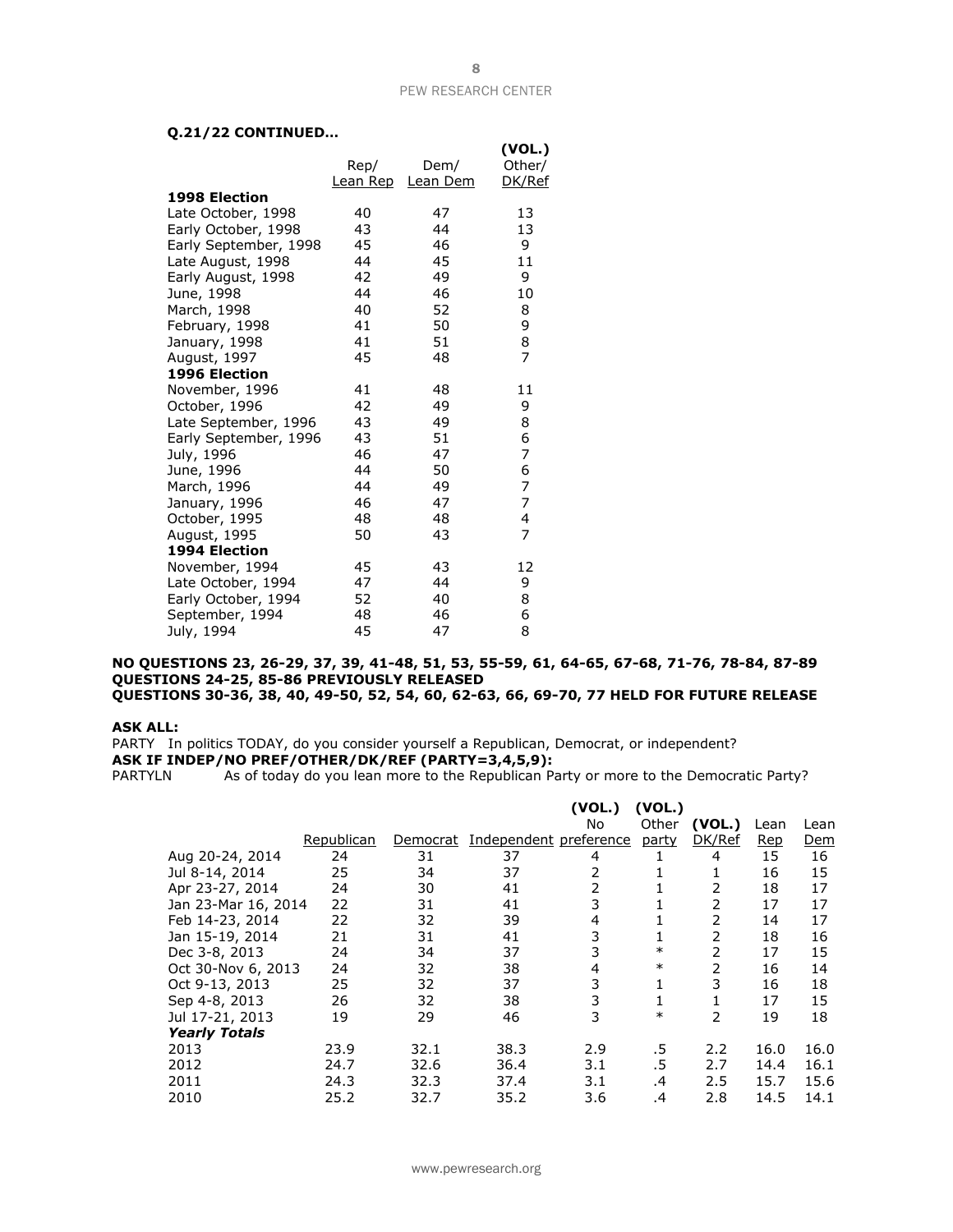**(VOL.) (VOL.)**

#### **PARTY/PARTYLN CONTINUED…**

|                   |            |          |                        | ( VUL. )    | ( VUL. ) |        |            |      |
|-------------------|------------|----------|------------------------|-------------|----------|--------|------------|------|
|                   |            |          |                        | No          | Other    | (VOL.) | Lean       | Lean |
|                   | Republican | Democrat | Independent preference |             | party    | DK/Ref | <u>Rep</u> | Dem  |
| 2009              | 23.9       | 34.4     | 35.1                   | 3.4         | $\cdot$  | 2.8    | 13.1       | 15.7 |
| 2008              | 25.7       | 36.0     | 31.5                   | 3.6         | .3       | 3.0    | 10.6       | 15.2 |
| 2007              | 25.3       | 32.9     | 34.1                   | 4.3         | .4       | 2.9    | 10.9       | 17.0 |
| 2006              | 27.8       | 33.1     | 30.9                   | 4.4         | .3       | 3.4    | 10.5       | 15.1 |
| 2005              | 29.3       | 32.8     | 30.2                   | 4.5         | .3       | 2.8    | 10.3       | 14.9 |
| 2004              | 30.0       | 33.5     | 29.5                   | 3.8         | $\cdot$  | 3.0    | 11.7       | 13.4 |
| 2003              | 30.3       | 31.5     | 30.5                   | 4.8         | .5       | 2.5    | 12.0       | 12.6 |
| 2002              | 30.4       | 31.4     | 29.8                   | 5.0         | .7       | 2.7    | 12.4       | 11.6 |
| 2001              | 29.0       | 33.2     | 29.5                   | 5.2         | .6       | 2.6    | 11.9       | 11.6 |
| 2001 Post-Sept 11 | 30.9       | 31.8     | 27.9                   | 5.2         | .6       | 3.6    | 11.7       | 9.4  |
| 2001 Pre-Sept 11  | 27.3       | 34.4     | 30.9                   | 5.1         | .6       | 1.7    | 12.1       | 13.5 |
| 2000              | 28.0       | 33.4     | 29.1                   | 5.5         | .5       | 3.6    | 11.6       | 11.7 |
| 1999              | 26.6       | 33.5     | 33.7                   | 3.9         | .5       | 1.9    | 13.0       | 14.5 |
| 1998              | 27.9       | 33.7     | 31.1                   | 4.6         | .4       | 2.3    | 11.6       | 13.1 |
| 1997              | 28.0       | 33.4     | 32.0                   | 4.0         | $\cdot$  | 2.3    | 12.2       | 14.1 |
| 1996              | 28.9       | 33.9     | 31.8                   | 3.0         | $\cdot$  | 2.0    | 12.1       | 14.9 |
| 1995              | 31.6       | 30.0     | 33.7                   | 2.4         | .6       | 1.3    | 15.1       | 13.5 |
| 1994              | 30.1       | 31.5     | 33.5                   | 1.3         | $ -$     | 3.6    | 13.7       | 12.2 |
| 1993              | 27.4       | 33.6     | 34.2                   | 4.4         | 1.5      | 2.9    | 11.5       | 14.9 |
| 1992              | 27.6       | 33.7     | 34.7                   | 1.5         | 0        | 2.5    | 12.6       | 16.5 |
| 1991              | 30.9       | 31.4     | 33.2                   | $\mathbf 0$ | 1.4      | 3.0    | 14.7       | 10.8 |
| 1990              | 30.9       | 33.2     | 29.3                   | 1.2         | 1.9      | 3.4    | 12.4       | 11.3 |
| 1989              | 33         | 33       | 34                     |             | $-1$     | --     |            |      |
| 1987              | 26         | 35       | 39                     |             |          | --     |            |      |

# **ASK REPUBLICANS AND REPUBLICAN LEANERS (PARTY=1 OR PARTYLN=1):**<br>Q.90 Thinking about this year's Congressional elections, do you think the Republic

Thinking about this year's Congressional elections, do you think the Republican Party will do better, worse, or about the same as it has in recent elections?

#### **BASED ON REPUBLICAN AND REPUBLICAN-LEANING REGISTERED VOTERS [N=494]:**

|                     |        |       |      | (VOL.) |
|---------------------|--------|-------|------|--------|
|                     | Better | Worse | Same | DK/Ref |
| Aug 20-24, 2014     | 61     | 3     | 32   | 4      |
| Dec 3-8, 2013 $(U)$ | 55     |       | 33   |        |
| Oct 13-18, 2010     | 76     |       | 18   |        |
| Jun 16-20, 2010     | 72     |       | 23   |        |
| November 2006       | 17     | 29    | 48   | 6      |
| Early October 2006  | 16     | 21    | 56   |        |
| September 2006      | 23     | 22    | 50   |        |
| June 2006           | 16     | 17    | 62   |        |
| February 2006       | 21     | 17    | 57   |        |
| December 2005       | 16     | 21    | 56   |        |

#### **ASK DEMOCRATS AND DEMOCRATIC LEANERS (PARTY=2 OR PARTYLN=2):**

Q.91 Thinking about this year's Congressional elections, do you think the Democratic Party will do better, worse, or about the same as it has in recent elections?

#### **BASED ON DEMOCRATIC AND DEMOCRATIC-LEANING REGISTERED VOTERS [N=572]:**

|                   |        |       |      | (VOL.) |
|-------------------|--------|-------|------|--------|
|                   | Better | Worse | Same | DK/Ref |
| Aug 20-24, 2014   | 32     | 14    | 48   | b      |
| Dec 3-8, 2013 (U) | 43     | q     | 43   | 6      |
| Oct 13-18, 2010   | 26     | 30    | 39   | 5      |
| Jun 16-20, 2010   | 29     | 19    | 48   | 4      |
| November 2006     | 72     |       | つつ   | 5      |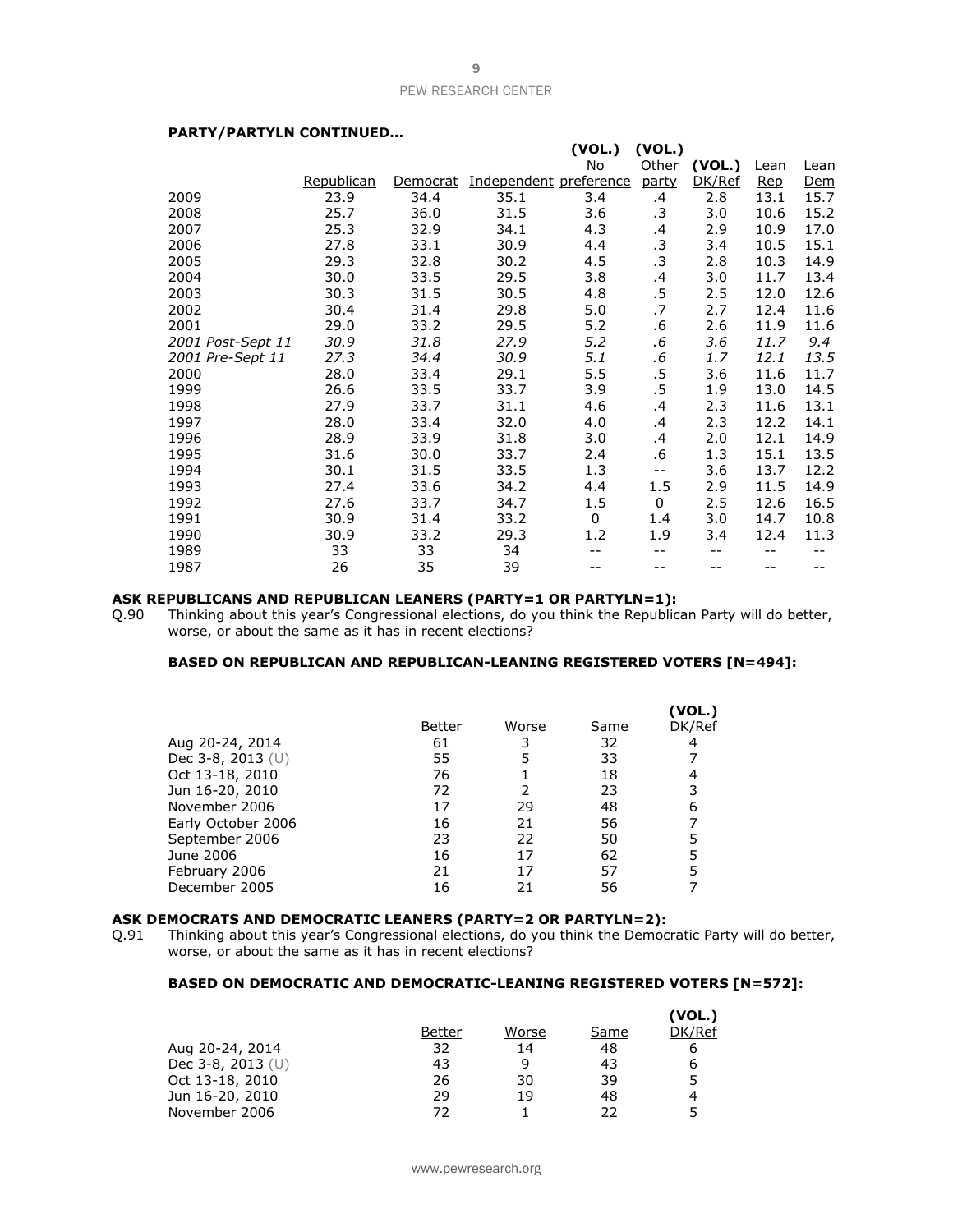#### **Q.91 CONTINUED…**

|                    |        |       |      | (VOL.) |
|--------------------|--------|-------|------|--------|
|                    | Better | Worse | Same | DK/Ref |
| Early October 2006 | 67     |       | 26   |        |
| September 2006     | 66     |       | 30   |        |
| June 2006          | 62     |       | 32   |        |
| February 2006      | 64     |       | 29   |        |
| December 2005      | 64     |       | 29   |        |
|                    |        |       |      |        |

#### **ASK REPUBLICANS AND REPUBLICAN LEANERS ONLY (PARTY=1 OR PARTYLN=1):**

TEAPARTY3 From what you know, do you agree or disagree with the Tea Party movement, or don't you have an opinion either way?

#### **BASED ON REPUBLICANS AND REPUBLICAN LEANERS [N=608]**

|                          |              |                 |            | (VOL.)         |         | Not       |
|--------------------------|--------------|-----------------|------------|----------------|---------|-----------|
|                          |              |                 | No opinion | Haven't        | (VOL.)  | heard of/ |
|                          | <u>Agree</u> | <b>Disagree</b> | either way | heard of       | Refused | <u>DК</u> |
| Aug 20-24, 2014          | 34           | 10              | 53         | $\ast$         | 2       | --        |
| Jul 8-14, 2014           | 35           | 12              | 50         | 2              | 1       | --        |
| Apr 23-27, 2014          | 33           | 11              | 54         | 1              | 1       | --        |
| Jan 23-Mar 16, 2014      | 37           | 11              | 50         | 1              | 1       | --        |
| Feb 14-23, 2014          | 36           | 9               | 54         | 1              | 1       | $-$       |
| Jan 15-19, 2014          | 35           | 12              | 52         | 1              | $\ast$  | --        |
| Dec 3-8, 2013            | 32           | 9               | 57         | 1              | 1       | --        |
| Oct 30-Nov 6, 2013       | 40           | 9               | 48         | $\overline{2}$ | 1       | --        |
| Oct 9-13, 2013           | 41           | 11              | 45         | 2              | 1       | --        |
| Sep 4-8, 2013            | 35           | 9               | 54         | 1              | 1       | --        |
| Jul 17-21, 2013          | 37           | 10              | 50         | 2              | 1       | --        |
| Jun 12-16, 2013          | 44           | 9               | 46         | 1              | 2       |           |
| May 23-26, 2013          | 41           | 7               | 48         | 1              | 3       | --        |
| May 1-5, 2013            | 28           | 8               | 61         | 2              | 1       | --        |
| Mar 13-17, 2013          | 43           | 7               | 47         | 1              | 1       | --        |
| Feb 13-18, 2013          | 36           | 9               | 52         | 1              | 3       | --        |
| Feb 14-17, 2013          | 43           | 9               | 45         | 1              | 2       |           |
| Jan 9-13, 2013           | 35           | 10              | 51         | $\overline{2}$ | 2       | --        |
| Dec 5-9, 2012            | 37           | 11              | 51         | 1              | $\ast$  | --        |
| Oct 31-Nov 3, 2012 (RVs) | 40           | 8               | 49         | 1              | 2       | --        |
| Oct 4-7, 2012            | 38           | 9               | 50         | 1              | 3       |           |
| Sep 12-16, 2013          | 39           | 7               | 52         | 1              | 1       | --        |
| Jun 28-Jul 9, 2012       | 40           | 9               | 47         | $\overline{2}$ | 1       | --        |
| Jun 7-17, 2012           | 42           | 8               | 48         | 1              | 1       | --        |
| May 9-Jun 3, 2012        | 36           | 9               | 53         | 1              | 2       | --        |
| Apr 4-15, 2012           | 42           | 8               | 48         | 1              | 1       |           |
| Mar 7-11, 2012           | 38           | 10              | 49         | 2              | 1       | --        |
| Feb 8-12, 2012           | 40           | 7               | 51         | 1              | 1       | --        |
| Jan 11-16, 2012          | 42           | 8               | 47         | 1              | 1       | --        |
| Jan 4-8, 2012            | 37           | 8               | 52         | 1              | 1       | --        |
| Dec 7-11, 2011           | 40           | 9               | 48         | 2              | 1       |           |
| Nov 9-14, 2011           | 41           | 9               | 49         | $\ast$         | 1       | --        |
| Nov 9-14, 2011           | 41           | 9               | 49         | $\ast$         | 1       |           |
| Sep 22-Oct 4, 2011       | 37           | 11              | 51         | 1              | 1       | --        |
| Aug 17-21, 2011          | 43           | 7               | 49         | $\ast$         | 1       | --        |
| Jul 20-24, 2011          | 40           | $\overline{7}$  | 51         | $\ast$         | 1       | --        |
| Jun 15-19, 2011          | 42           | 9               | 47         | 1              | 1       | --        |
| May 25-30, 2011          | 37           | 7               | 52         | 1              | 3       | --        |
| Mar 30-Apr 3, 2011       | 45           | 9               | 46         | $\ast$         | 1       | --        |
| Mar 8-14, 2011           | 37           | 7               | 54         | 1              | $\ast$  | --        |
| Feb 22-Mar 1, 2011       | 41           | 9               | 48         | 1              | 1       | $-1$      |